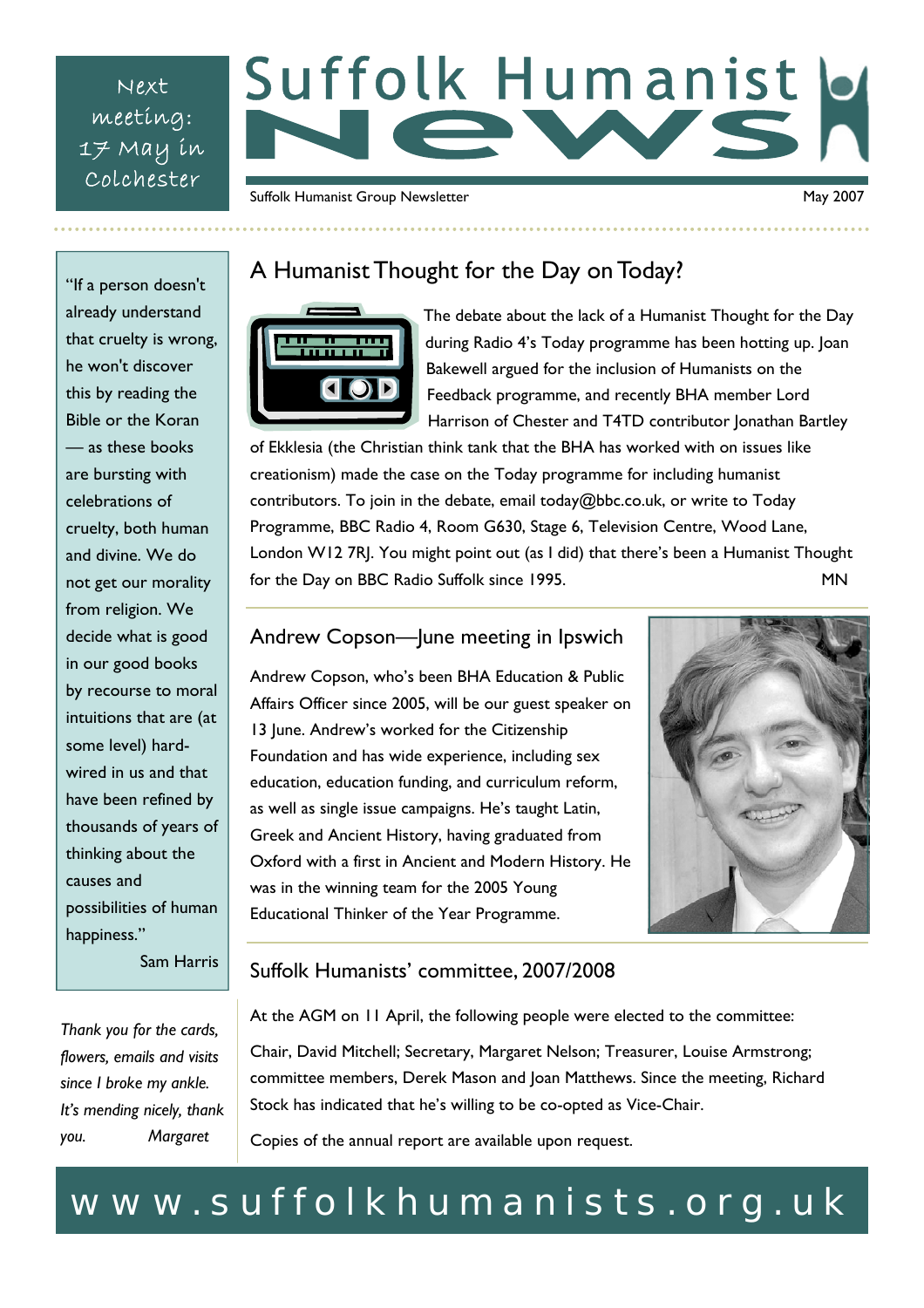#### Financial report, 2006/2007

The increased income from subscriptions reflects a good year for recruitment and although we have kept the individual rate low at  $£5$  a year for many years, the corresponding increase in donations encourages me to recommend continuing the subscription rate for another year on the basis that many members supplement their subscriptions with a voluntary donation.

 We have no brief to accumulate surpluses in our accounts and appear to be able to function well at present levels. Should members elect to embark on a course of action requiring additional funding in the future, we'd have to review the source of that funding at the same time.

 On the expenditure side of the accounts, the continuing increase volume and cost of postal and telephone communications is reflected. The secretary has provided a full breakdown of costs, which is available for inspection. Increased room hire fees reflect events held at the Quaker Meeting House in Colchester, which offers a higher standard of venue at higher costs than Castle Hill Community Centre, Ipswich.

 Website charges are lower this year, reflecting the set-up costs in the previous accounting period. Virtually all our committee meetings have been by conference telephone calls courtesy of the Community Network and this is reflected in the accounts.

David Mitchell, Treasurer

| <b>Income</b>                     |        |          |
|-----------------------------------|--------|----------|
| Opening balance                   |        | 602.37   |
| Subscriptions                     |        | 265.00   |
| Donations                         |        | 258.00   |
| Sale of publications              |        | 35.30    |
| Refreshments & raffles            |        | 123.52   |
| Celebrants' contributions         |        | 217.90   |
|                                   |        | 1,502.09 |
|                                   |        |          |
| <b>Expenditure</b>                |        |          |
| Postage & admin costs             | 220.00 |          |
| Room hire                         | 95.18  |          |
| Stationery & printing             | 280.00 |          |
| <b>BHA</b> affiliation            | 70.00  |          |
| <b>NSS</b> affiliation            | 44.00  |          |
| <b>SIFRE</b> affiliation          | 20.00  |          |
| SAVO                              | 5.00   |          |
| Freethinker subscription          | 15.00  |          |
| Website                           | 6.93   |          |
| Honorarium for refreshments       | 24.95  |          |
| Telephone & conference calls      | 47.75  |          |
| Travel & speakers' expenses       | 107.87 |          |
|                                   | 936.68 |          |
|                                   |        |          |
|                                   |        | 565.41   |
|                                   |        |          |
| Balance at Co-op Bank at 9/3/2005 |        | 488.98   |
| Credits not yet shown             |        | 76.43    |
|                                   |        |          |
|                                   |        | 565.41   |

SAVO - Suffolk Association of Voluntary Organisations

#### In Brief

**Peter Tatchell sent his thanks** for the donation we made towards his campaigning work, and for his "noodle dinner and tea with biscuits" at the March meeting. We raised £34 in donations and £19 in the draw, but have been asked not to have any more draws at the Quaker meeting house. Donations will still be welcome!

**Chaplain Neil Bramble-Chapman** of St Nicholas's Hospice at Bury St Edmunds has asked me for help in arranging a secular remembrance event at the hospice

in July. I've also had a very constructive meeting with **Chaplain David McCloud** of Suffolk College, who's interested in involving us in college activities in the future, including the Festival of Festivals in April 2008.

We've received **thanks from Elhassan Errezzaki** of Morocco, who emailed to ask for reading material about Humanism and was sent some books and magazines.

Contributions for next newsletter by the end of June, please. The matrix of the matrix of the MN set of the MN set of the MN set of the MN set of the MN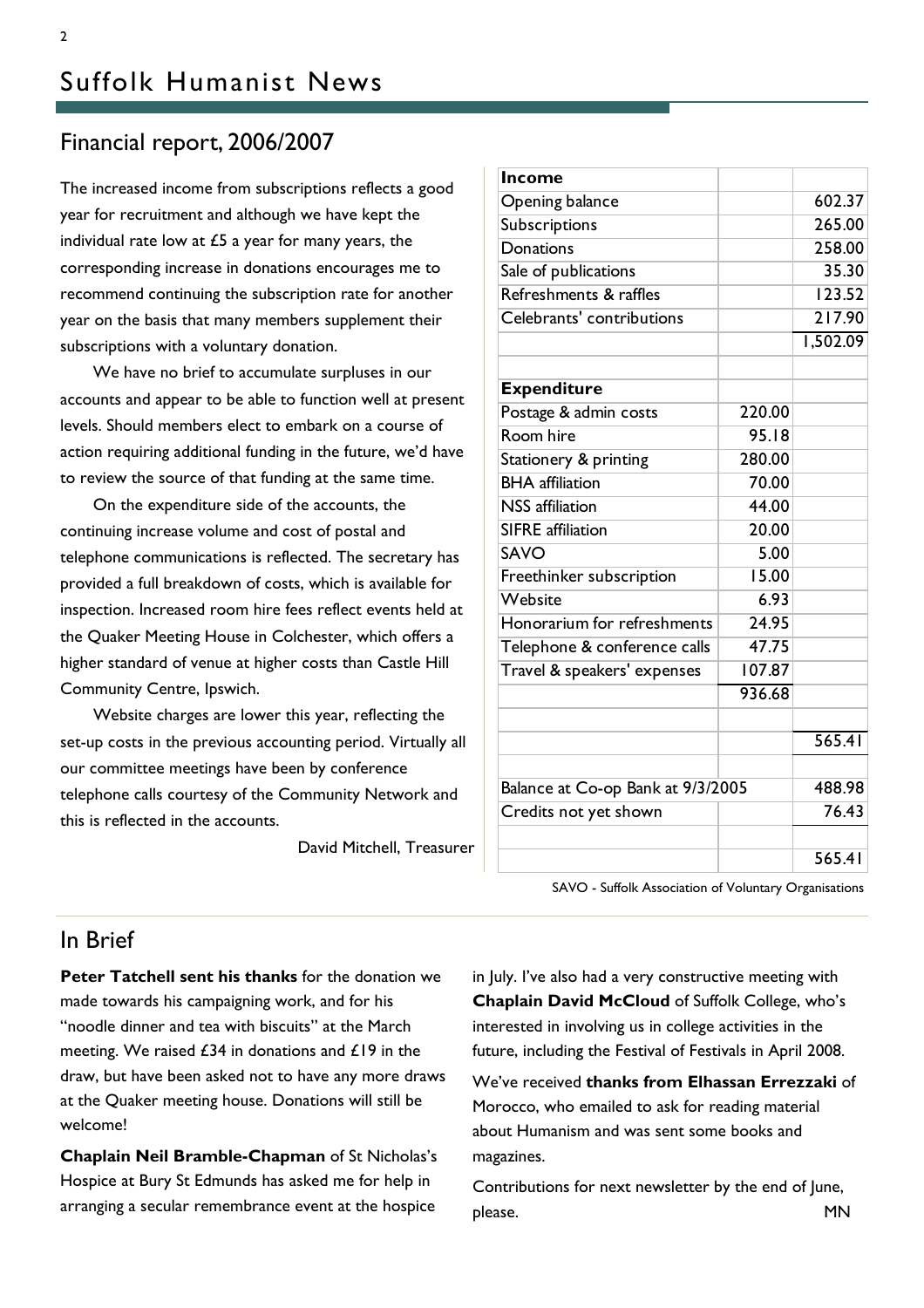#### Evidence-based ethics—Colchester meeting, 17 May

#### *Michael Imison*

It puzzles me that while there's no evidence for the existence of supernatural beings and the different religions' accounts of creation are at variance with the scientific account, so many people still regard themselves as religious. Perhaps they fear that without religion there'd be no basis for morality. I think Humanism would be much more attractive if it had more concern with morality and could lay down clear rules for human conduct, rather than expressing a general desire to promote happiness in others and ourselves.

 However, there are two big problems; Humanists are generally suspicious of dogma and rules tend to breed exceptions. Even a simple statement like "Thou shalt not kill" demands qualification before application. A Humanist moral code is almost a contradiction in terms. What could Humanists offer that would assist with morality? One proposition most Humanists are likely to accept is that every case should be examined on its merits. I'd like to explore the idea that Humanists, who generally have a hard-nosed attitude to evidence, should deliver quite specific answers to individual moral questions by considering the evidence for the possible effect of any action.

**ethics • plural noun 1** the moral principles governing or influencing conduct. **2** the branch of knowledge concerned with moral principles. (OUP)

The medical profession often has tricky moral dilemmas to consider and has set up ethics committees whose judgements are binding on their fellow practitioners. Similarly, disputed facts in criminal cases are submitted to juries as the fairest way of reaching an outcome. So I wonder if Humanists couldn't be of practical use by

setting up ethical juries to decide on the proper thing to do in particular cases. Parties in dispute and individuals unable to decide for themselves could come to such a jury and agree to be bound by its decision. The benefits for the Humanist movement would lie not so much in the individual outcomes but from the clear association of Humanism with solving moral questions and from the demonstration, in each case, of taking moral decisions without resorting to the supernatural.

This preamble explains why I want those at the meeting in Colchester on 17th May to bring one or more examples of actual situations where the moral course wasn't clear. The examples should, for the purpose of this exercise, be as specific as possible, maybe even derived from the member's own experience. The jury will need to know as much as possible about the facts surrounding the case. After we have heard what is on offer, we will vote to select two of them (more if there is time) and hopefully will be able in each case to find two people with opposing views who can then act as advocates setting out the case while the rest of us form the jury and finally reach a verdict.

 Twelve Angry Humanists? Hopefully not, but it will be interesting to find out how much moral consensus there is. Please come, even if you're stuck for a question to consider.

The Thinker by Auguste Rodin

*we might promote philosophical inquiry as a core subject in schools (instead of RE) and PI communities for adults. If people learned to think clearly from an early age, wouldn't they be better equipped to deal with ethical dilemmas?* 

*Rather that laying down "clear rules for human conduct", might it not be better to teach people (as Socrates did) to reason and to consider the consequences of their actions? It isn't always possible to have "clear rules" when dealing with dilemmas, apart from choosing the option that causes the least harm.* 

*Through joint inquiry, communities large and small have a greater pool of experience than one person, offering more possibilities.*